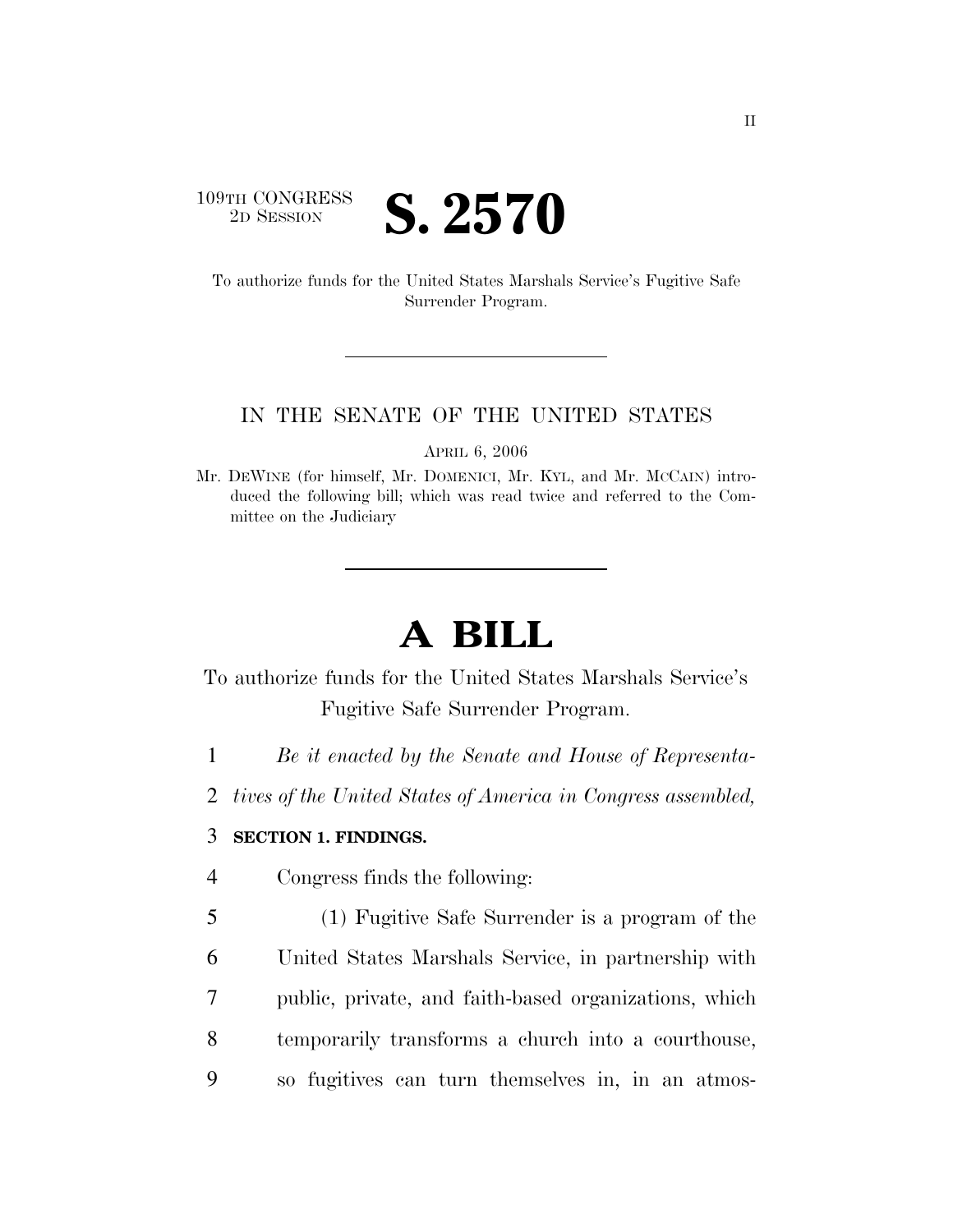| $\mathbf{1}$   | phere where they feel more comfortable to do so, and       |
|----------------|------------------------------------------------------------|
| $\overline{c}$ | have nonviolent cases adjudicated immediately.             |
| 3              | (2) In the 4-day pilot program in Cleveland,               |
| 4              | Ohio, over 800 fugitives turned themselves in. By          |
| 5              | contrast, a successful Fugitive Task Force sweep,          |
| 6              | conducted for 3 days after Fugitive Safe Surrender,        |
| 7              | resulted in the arrest of 65 individuals.                  |
| 8              | (3) Fugitive Safe Surrender is safer for defend-           |
| 9              | ants, law enforcement, and innocent by standers than       |
| 10             | needing to conduct a sweep.                                |
| 11             | (4) Based upon the success of the pilot pro-               |
| 12             | gram, Fugitive Safe Surrender should be expanded           |
| 13             | to other cities throughout the United States.              |
| 14             | SEC. 2. AUTHORIZATION.                                     |
| 15             | (a) IN GENERAL.—The United States Marshals Serv-           |
| 16             | ice shall establish, direct, and coordinate a program (to  |
|                | 17 be known as the "Fugitive Safe Surrender Program"),     |
| 18             | under which the United States Marshals Service shall ap-   |
| 19             | prehend Federal, State, and local fugitives in a safe, se- |
| 20             | cure, and peaceful manner to be coordinated with law en-   |
| 21             | forcement and community leaders in designated cities       |
| 22             | throughout the United States.                              |
| 23             | (b) AUTHORIZATION OF APPROPRIATIONS.—There                 |

 are authorized to be appropriated to the United States Marshals Service to carry out this section—